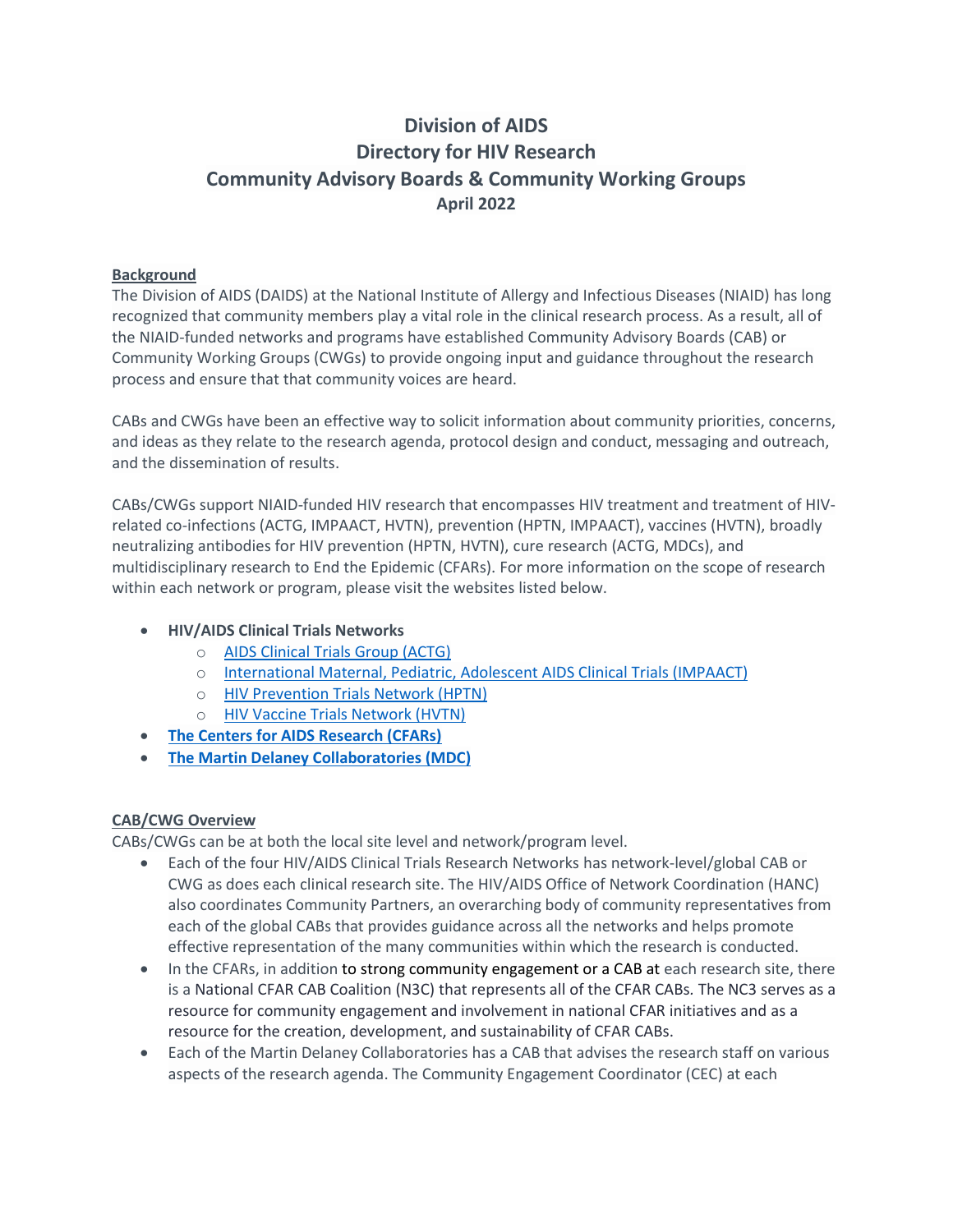Collaboratory also works with organizations and/or individuals who are identified as "Community Partners" to help carry out community engagement activities.

Each CAB/CWG is comprised of a diverse group of individuals; some have extensive knowledge of HIV research while others have less scientific or research experience. Some members may have participated in a research study, work in the field, or be directly affected by HIV through family or friends. CABs provide a community perspective on the research, study design, and local issues. They help researchers understand and connect with community needs and concerns. Typically, CAB/CWG members attend regularly scheduled meetings with the Principal Investigator and/or staff from the clinical research site to discuss ongoing or proposed research; review protocols, including informed consent materials; and provide input on outreach activities and messaging.

Trainings are typically provided to help CAB/CWG members be more effective in their role. Supplemental training resources to support CAB/CWG members and staff that work with them are available on the DAIDS Learning Portal a[t https://www.niaid.nih.gov/daids-ctu/community-engagement.](https://www.niaid.nih.gov/daids-ctu/community-engagement) (The resources are available to anyone, although an account is needed to access the e-learning modules. While a site ID is typically required for an account, if you are not site affiliated you can use 99999 as your site ID when requesting an account.)

### **Learn More and Volunteer to Join a CAB/CWG**

If you are interested in learning more about becoming a CAB/CWG member for one of the HIV/AIDS clinical trials research sites, you can visit the network website listed below to determine if there is a site located in your community and/or if provided, staff person listed below. CAB/CWG membership would be at the local site level as each network has its own process for selecting local CAB/CWG members to participate in the network-level (global) CAB. This is true for the CFARs as well. For both the CFARs and MDCs, points of contact are listed below. You can reach out to them directly to learn more about joining one of their CABs. The website and point of contact for other DAIDS and HANC-supported working groups are also provided below.

| <b>Network</b>              | <b>Site Listing</b>                         | <b>Community Page &amp; Community Contact</b> |
|-----------------------------|---------------------------------------------|-----------------------------------------------|
|                             |                                             | https://actgnetwork.org/committees/           |
| <b>AIDS Clinical Trials</b> |                                             |                                               |
| Group (ACTG)                | https://actgnetwork.org/sites-list/         | Allegra Cermak, Community Coordinator         |
|                             |                                             | allegra.cermak@dlhcorp.com                    |
| <b>International</b>        |                                             |                                               |
| <b>Pediatric Maternal</b>   |                                             |                                               |
| <b>Adolescent AIDS</b>      | https://www.impaactnetwork.org/about/sites  | https://www.impaactnetwork.org/community      |
| <b>Clinical Trials</b>      |                                             |                                               |
| (IMPAACT)                   |                                             |                                               |
| <b>HIV Prevention</b>       |                                             |                                               |
| <b>Trials Network</b>       | https://www.hptn.org/research/sites         | https://www.hptn.org/community                |
| (HPTN)                      |                                             |                                               |
|                             |                                             |                                               |
| <b>HIV Vaccine Trials</b>   | https://www.hvtn.org/en/hvtn-international- | https://www.hvtn.org/en/community.html        |
| <b>Network (HVTN)</b>       | sites/hytn-north-america-sites.html         |                                               |

## **HIV/AIDS Clinical Trials Networks**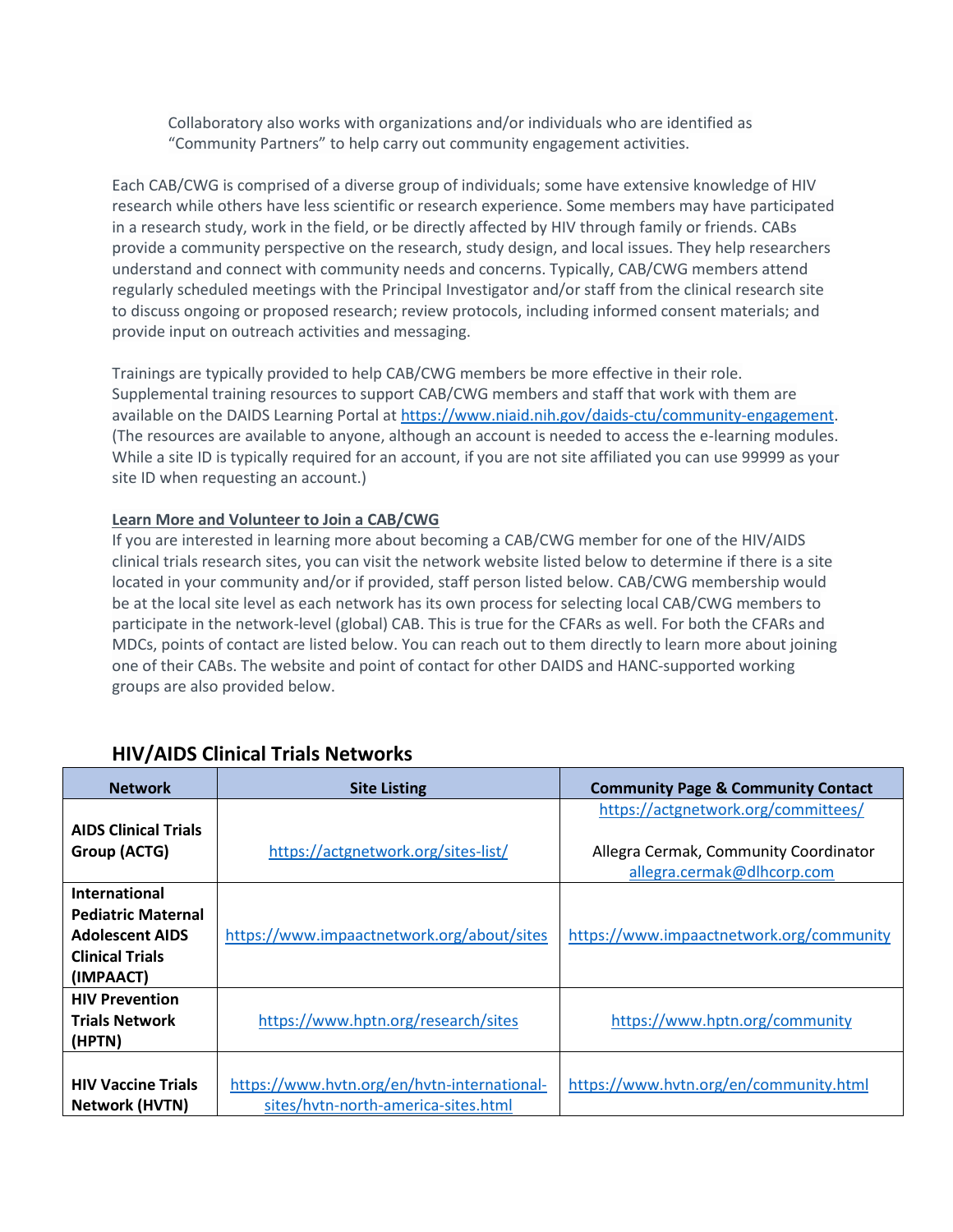# **Centers for Martin Delaney Collaboratories (MDC)**

| <b>Engagement</b><br><b>Coordinator</b><br><b>MDC</b><br><b>Email</b><br>Institution<br><b>Weill Cornell</b><br>Medicine,<br><b>REACH: Research Enterprise to</b><br>Advance a Cure for HIV<br>New York, NY<br>Jessica Salzwedel<br>jessica@avac.org |  | <b>Community</b> |  |
|------------------------------------------------------------------------------------------------------------------------------------------------------------------------------------------------------------------------------------------------------|--|------------------|--|
|                                                                                                                                                                                                                                                      |  |                  |  |
|                                                                                                                                                                                                                                                      |  |                  |  |
|                                                                                                                                                                                                                                                      |  |                  |  |
|                                                                                                                                                                                                                                                      |  |                  |  |
| <b>BEAT-HIV: Delaney</b>                                                                                                                                                                                                                             |  |                  |  |
| Collaboratory to Cure HIV-1                                                                                                                                                                                                                          |  |                  |  |
| Infection by Combination<br>Wistar Institute,                                                                                                                                                                                                        |  |                  |  |
| Immunotherapy<br>Philadelphia, PA<br>Amy Onorato<br>aonorato@pennmedicine.upenn.edu                                                                                                                                                                  |  |                  |  |
| University of                                                                                                                                                                                                                                        |  |                  |  |
| California,<br>Delaney AIDS Research<br>San Francisco<br>Enterprise to Cure HIV (DARE)<br>Lynda Dee<br>lyndamdee@aol.com                                                                                                                             |  |                  |  |
| <b>Beth Israel</b>                                                                                                                                                                                                                                   |  |                  |  |
| Deaconess                                                                                                                                                                                                                                            |  |                  |  |
| I4C 2.0: Immunotherapy for<br>Medical Center,                                                                                                                                                                                                        |  |                  |  |
| Jessica Salzwedel<br>Boston, MA<br>Cure<br>jessica@avac.org                                                                                                                                                                                          |  |                  |  |
| Enterprise for Research and                                                                                                                                                                                                                          |  |                  |  |
| Advocacy to Stop and Eradicate<br>Emory University,                                                                                                                                                                                                  |  |                  |  |
| Atlanta, GA<br>HIV (ERASE-HIV)<br>Nea Richards<br>nrichard@sisterlove.org                                                                                                                                                                            |  |                  |  |
| University of<br><b>Collaboratory of AIDS</b>                                                                                                                                                                                                        |  |                  |  |
| <b>Researchers for Eradication</b><br>North Carolina at<br>Chapel Hill<br>(CARE)                                                                                                                                                                     |  |                  |  |
| Temple                                                                                                                                                                                                                                               |  |                  |  |
| University of the                                                                                                                                                                                                                                    |  |                  |  |
| Commonwealth,                                                                                                                                                                                                                                        |  |                  |  |
| <b>CRISPR for Cure</b><br>Philadelphia, PA<br>Kate Goldston<br>Kate.Goldston@Pennmedicine.upenn.edu                                                                                                                                                  |  |                  |  |
| The Scripps                                                                                                                                                                                                                                          |  |                  |  |
| Research                                                                                                                                                                                                                                             |  |                  |  |
| Reversing Immune Dysfunction<br>Institute, San                                                                                                                                                                                                       |  |                  |  |
| for HIV-1 Eradication (RID)<br>Diego, California<br>Jeff Taylor<br>jeff.taylor@harp-ps.org                                                                                                                                                           |  |                  |  |
| J. David                                                                                                                                                                                                                                             |  |                  |  |
| Gladstone<br><b>HOPE - HIV Obstruction by</b><br><b>Programmed Epigenetics</b><br>Institutes,<br>Patricia                                                                                                                                            |  |                  |  |
| Defechereux<br>San Francisco, CA<br>patricia.defechereux@gladstone.ucsf.edu                                                                                                                                                                          |  |                  |  |
|                                                                                                                                                                                                                                                      |  |                  |  |
| <b>Pediatric Adolescent Virus</b><br>Johns Hopkins                                                                                                                                                                                                   |  |                  |  |
| Elimination (PAVE) Martin<br>University,<br><b>Delaney Collaboratory</b><br>Baltimore, MD<br>Jessica Salzwedel<br>jessica@avac.org                                                                                                                   |  |                  |  |